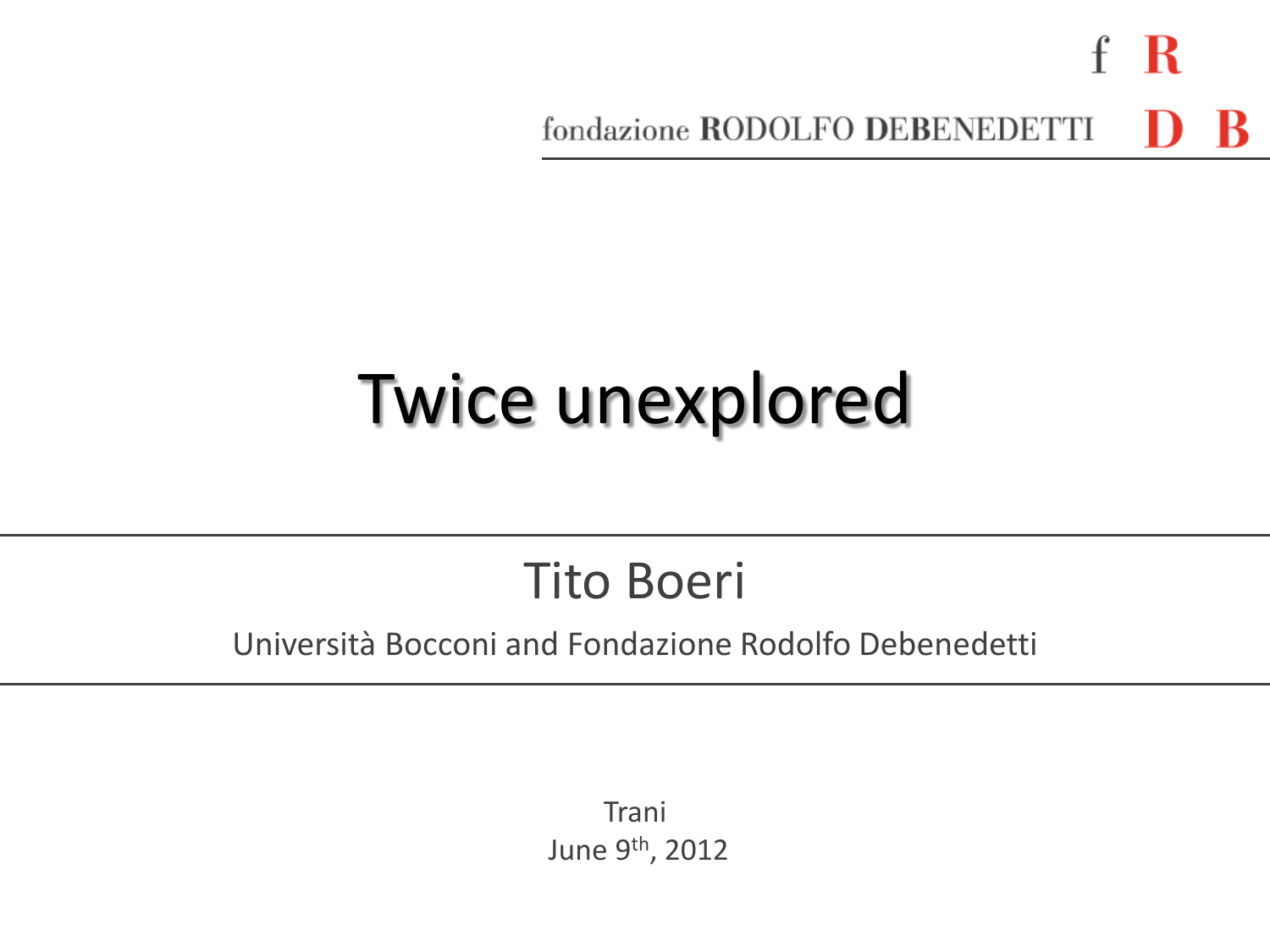# Unexplored in the Unexplored

- 
- Many dimensions of discrimination still largely unexplored
- Italy is a country without a culture of antidiscrimination policies and, above all, lacking jurisprudence on discrimination
- Unions care about wage differences, rarely about discrimination and other organizations are not allowed to collectively sue the employers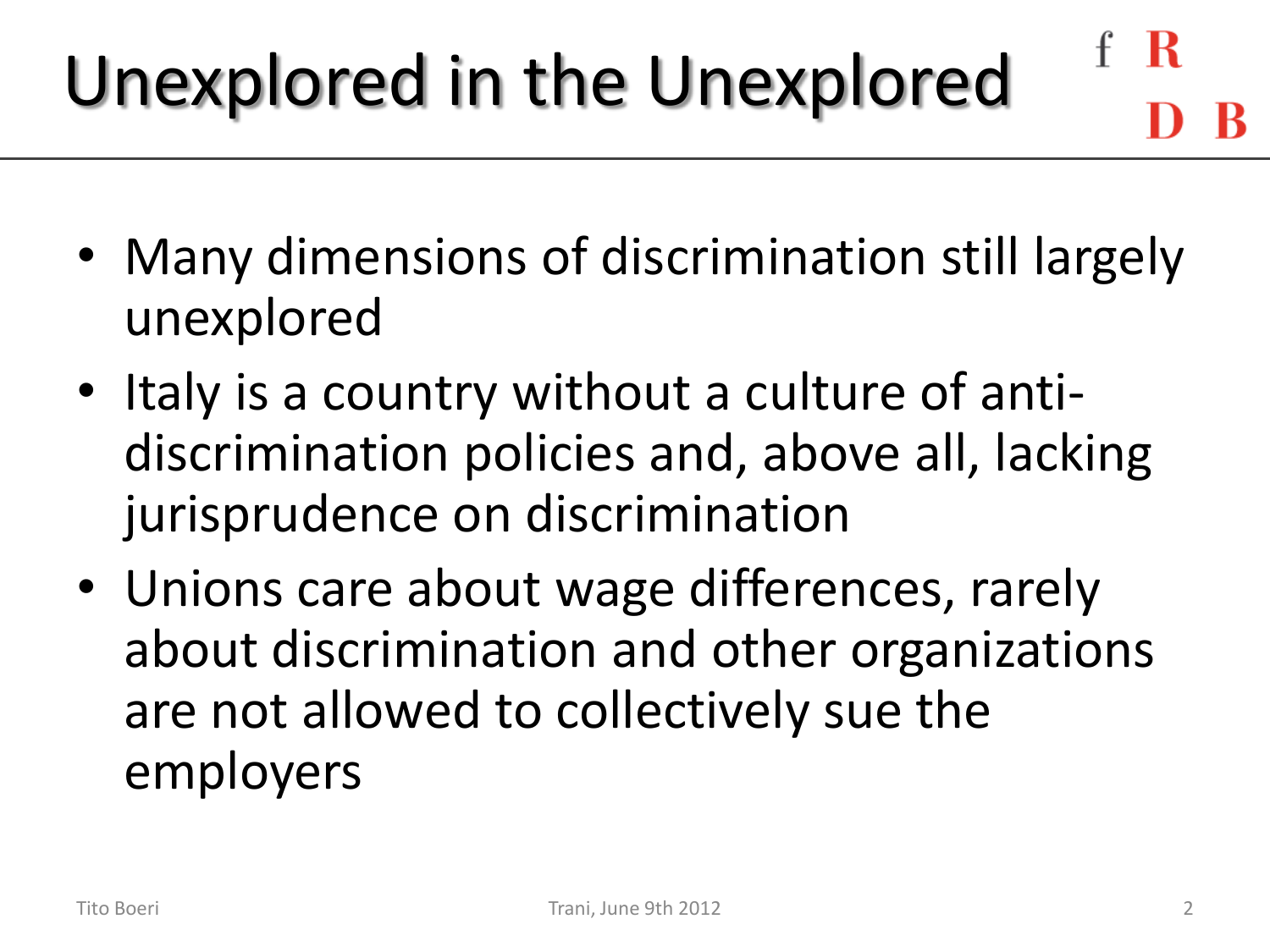# Wage differences and discrimination

- *Earnings differences* across groups capture many things, not only discrimination
- Not only demand-driven. There can be self-selection of some groups into occupational segments paid less or into non-employment
- Non employment also affects wage gaps: earning differences more informative when lower employment gaps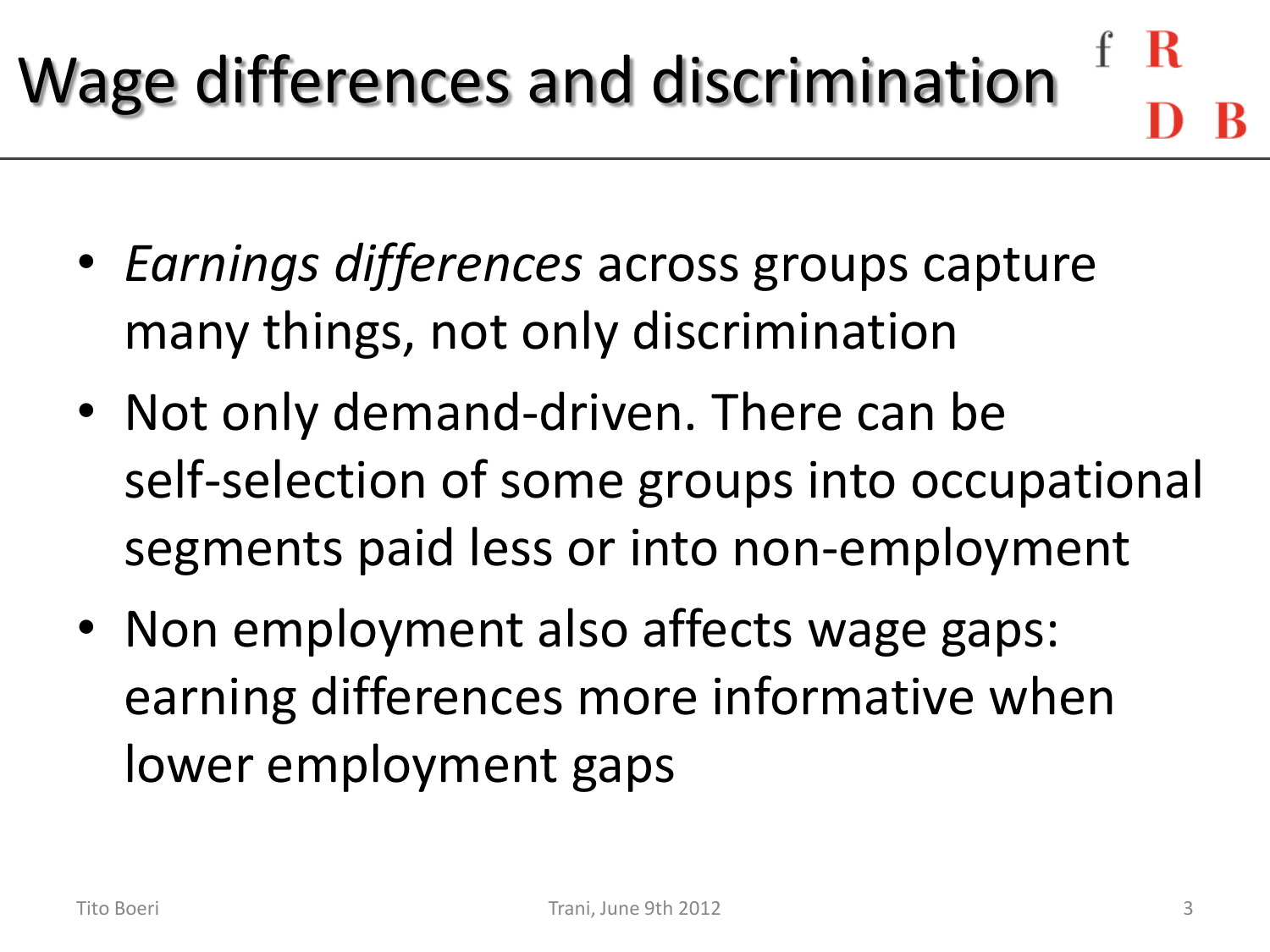#### Wage Gaps under high (Italy:25pp) or R low (Denmark:5pp) Employment Gaps



#### Source: OECD

Controls include education, working experience, and spouse's wage.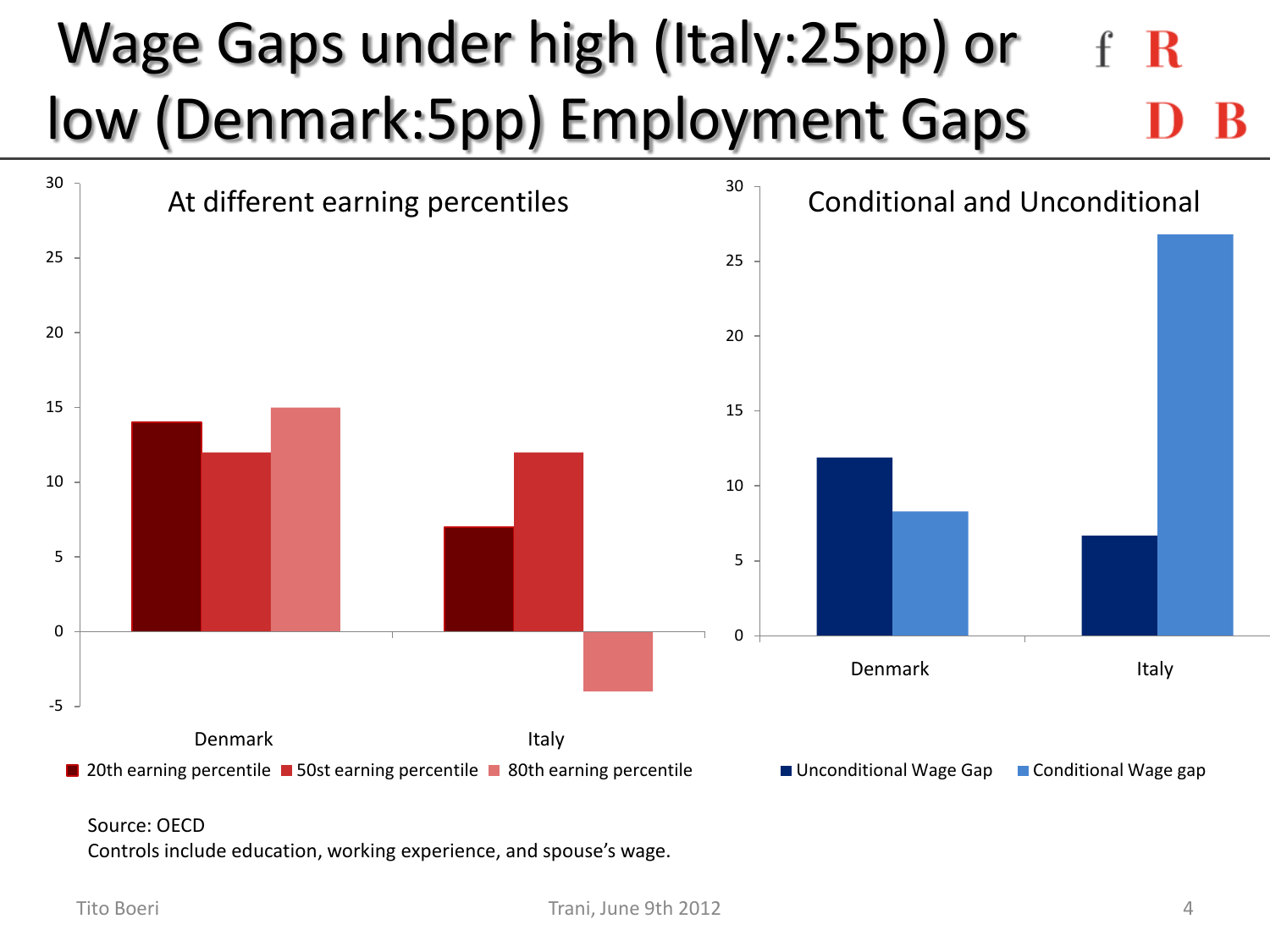### Moreover

- Different types of discrimination are possible:
	- Employers' prejudice
	- Co-workers' prejudice
	- Customers' prejudice
	- which have different implications as to wage differences and occupational segregation. Possible discrimination without wage gaps.
- There can be wage differences for equal workers without prejudice, e.g., statistical discrimination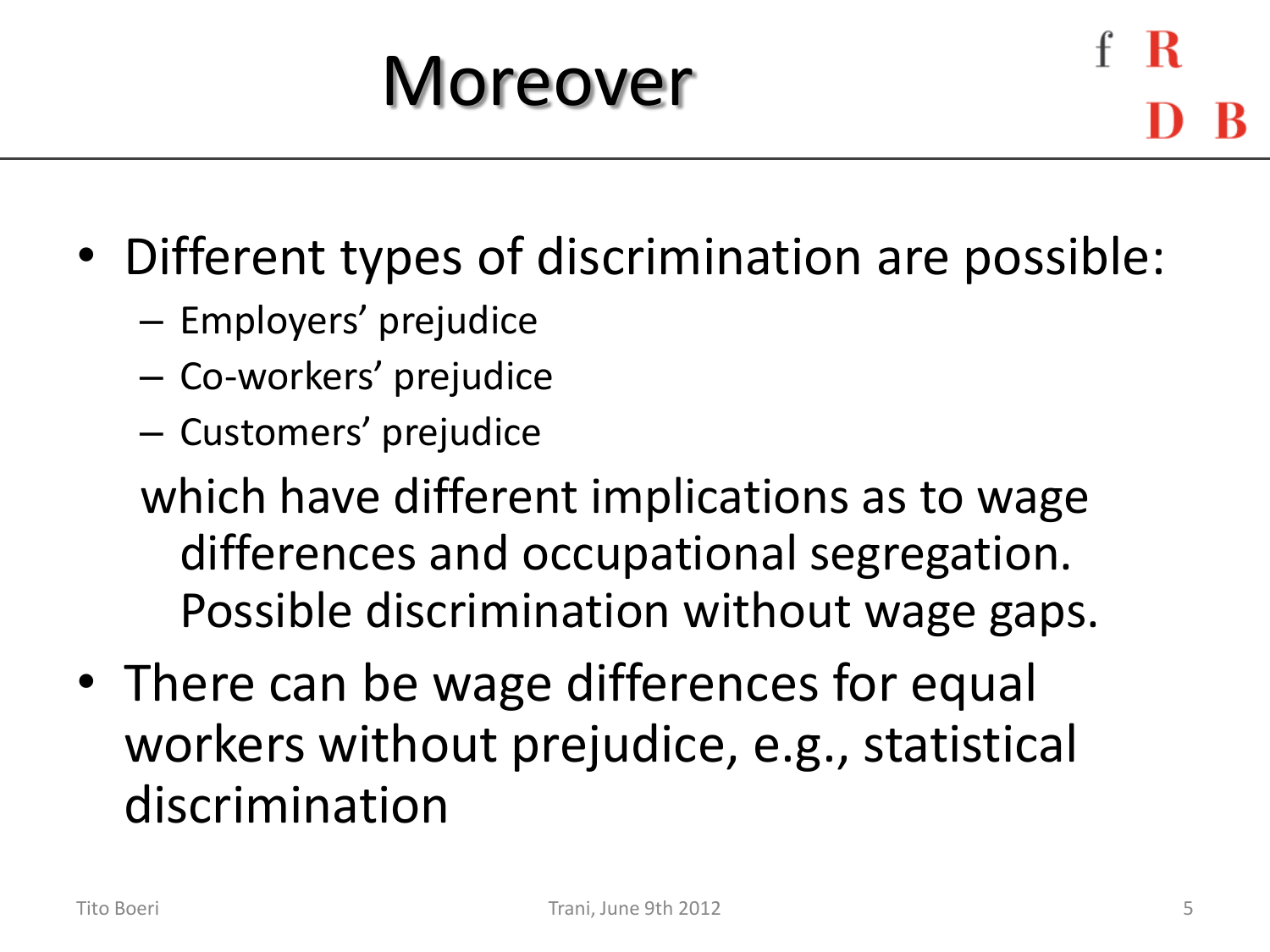### Thus important to

- 
- 1. Quantify the role played by premarket skills in wage (and employment) gaps.  $\rightarrow$  report by **Peri, Anelli, de la Rica, Gonzales,**  Flabbi, Tejada (1<sup>st</sup> report)
- 2. Try and obtain information directly on preferences, on prejudice.  $\rightarrow$ report by **Patacchini, Ragusa and Zenou** (2<sup>nd</sup> report)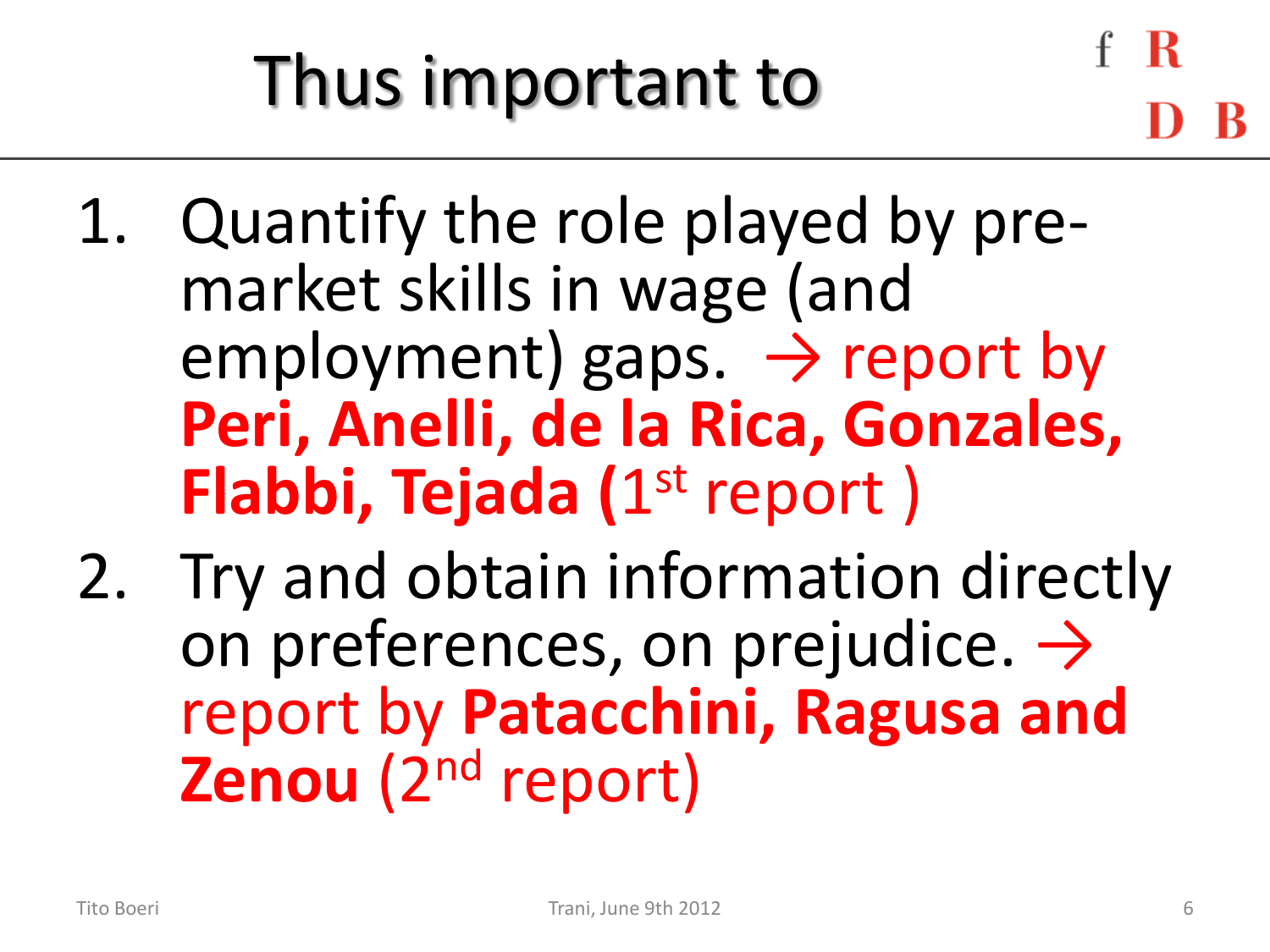## What they also do

#### **(1st report)**

- Gender wage (more than employment) gap in the transition from school to work of the highly educated
- US, Spain and Italy
- New data set specifically assembled for this study

#### **(2nd report)**

- Effects of discrimination on employment and participation of diversity in terms of sexual orientation, body weight, religion and beauty
- EC and Italy
- Experiment with fake CVs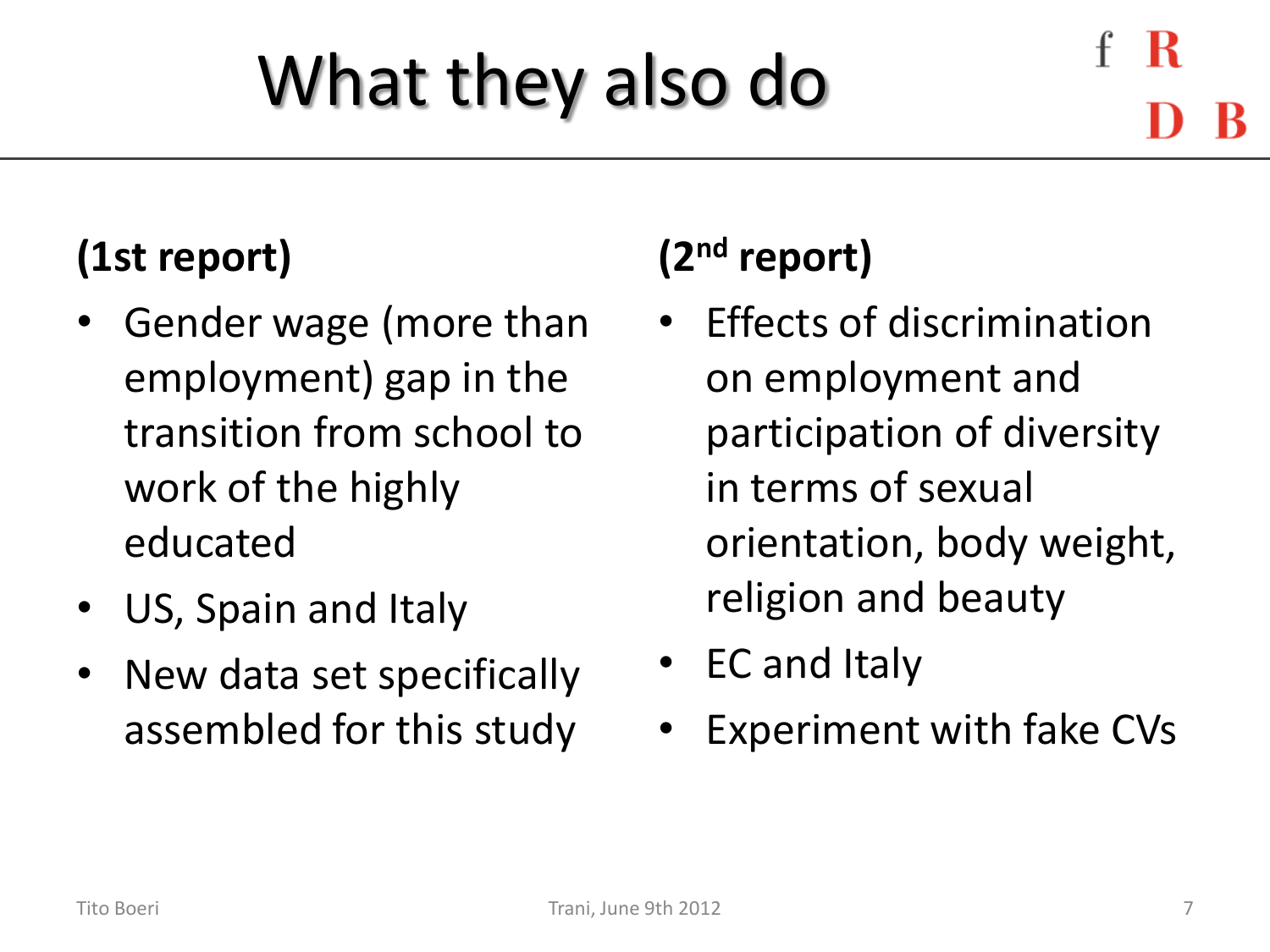## Not much on Migration

- Filling this gap drawing on fRDB work
- School grades and PISA test scores of migrants and natives in Italy and Europe: is ability equally rewarded in schools?
- Wage gaps by migrant status (legal vs illegal): what are the implications on discrimination of having large pools of illegals?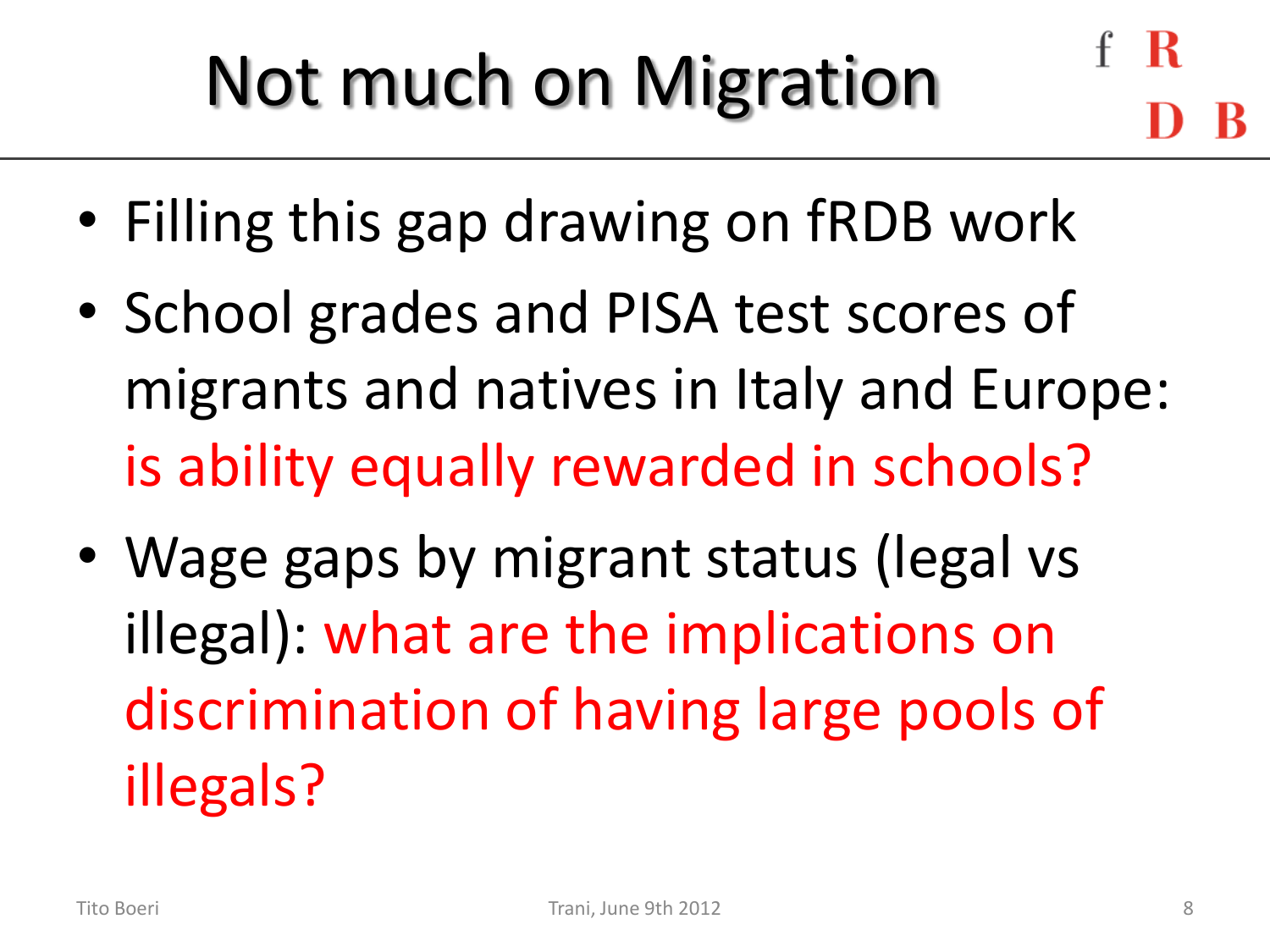## PISA scores and school grades



R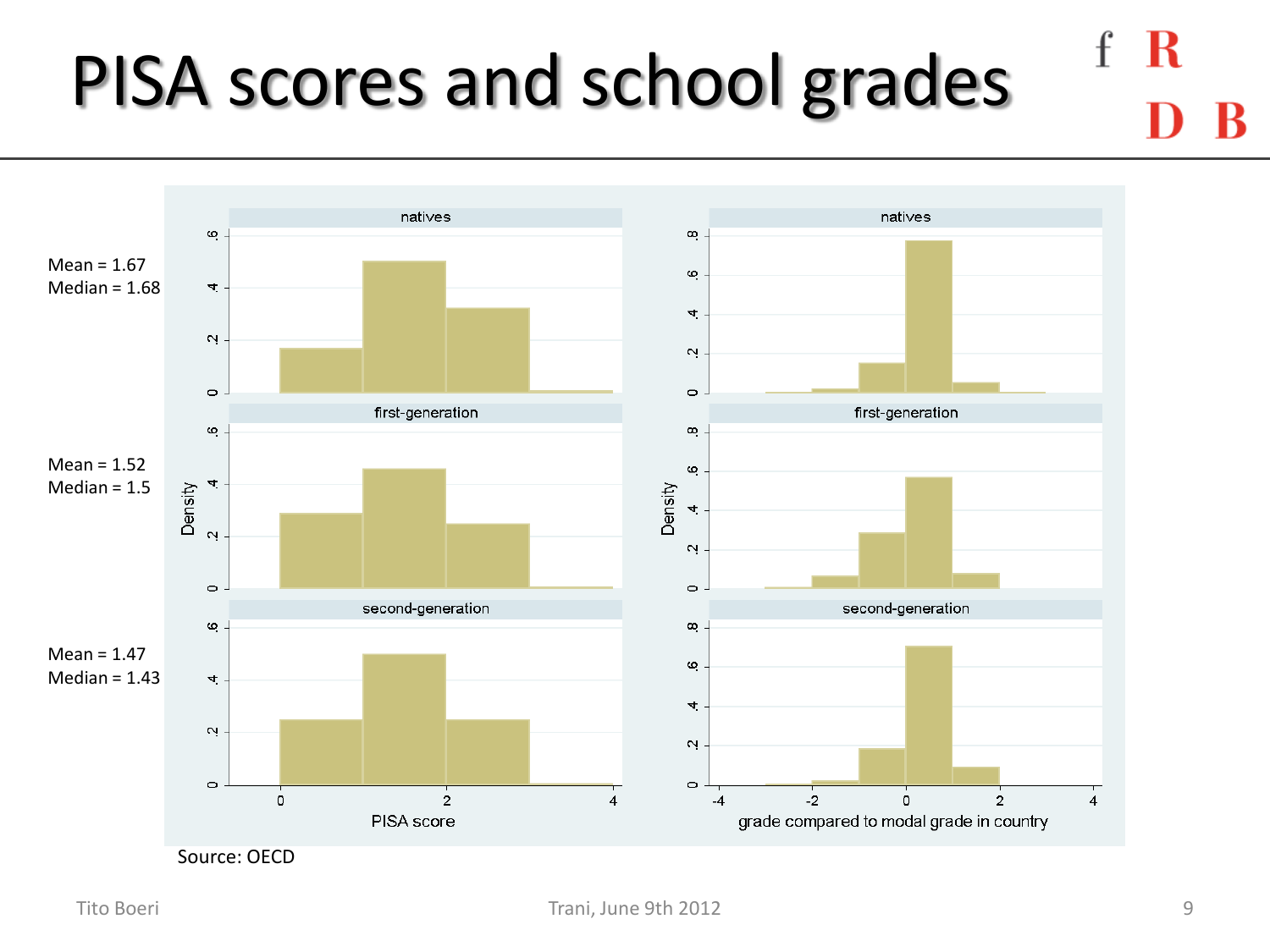### From PISA to grades controlling for  $f$  R school characteristics

- 1. We estimate the "predicted grade" based on individual (gender, education of parents and number of siblings) and school characteristics (a dummy for each school), and the individual-specific PISA score
- 2. We take the difference between actual grades and predicted grades
- 3. We look at these "residuals" for natives, 1st generation and 2<sup>nd</sup> generation migrants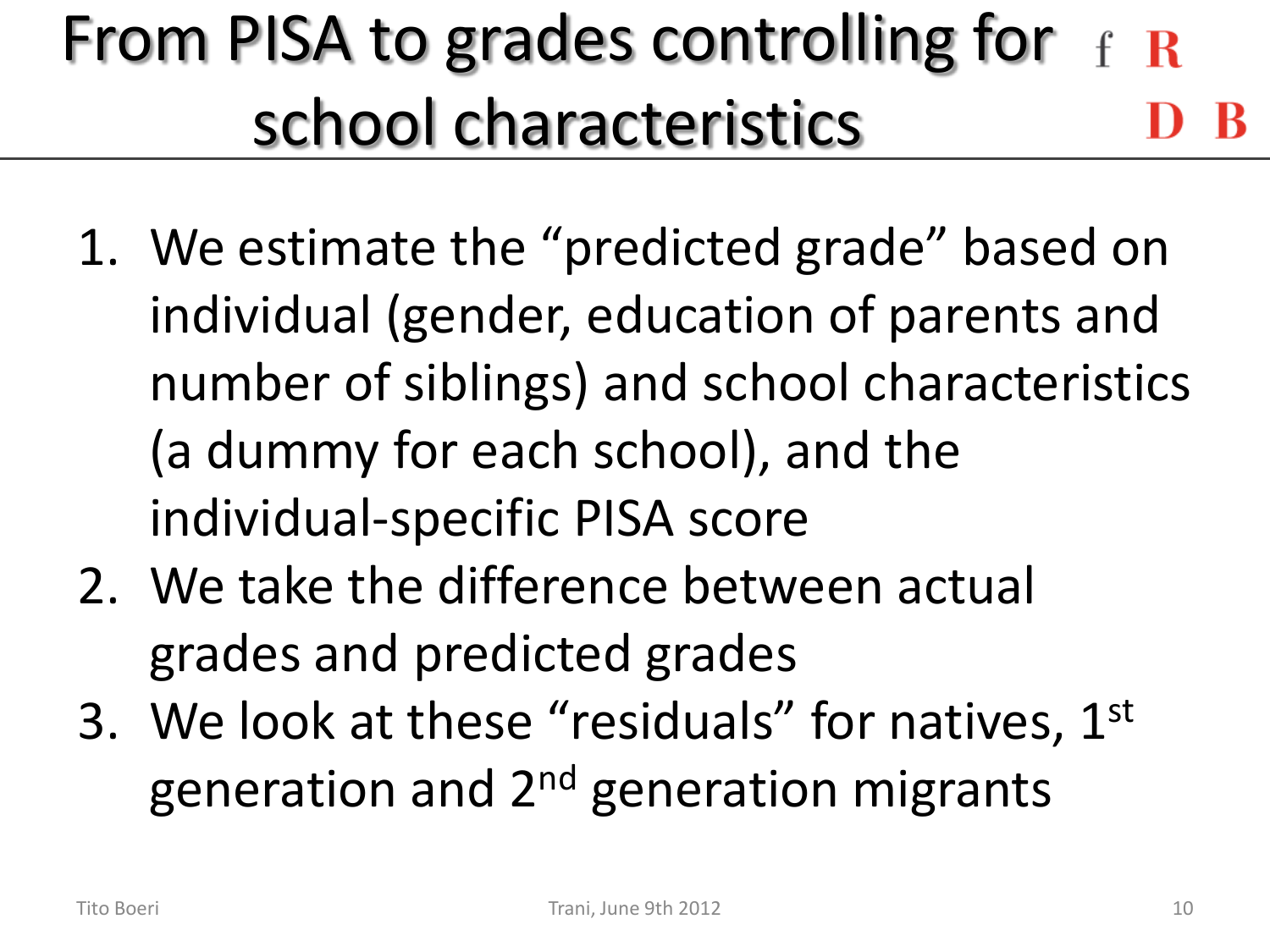### Residuals of regressions of school grades against  $f \, R$ PISA scores and school characteristics



Source: OECD

Controls include PISA score, gender, number of siblings, parental education and school fixed-effects.

Trani, June 9th 2012 **11** Transaction of the United States of the United States of the United States of the United States of the United States of the United States of the United States of the United States of the United St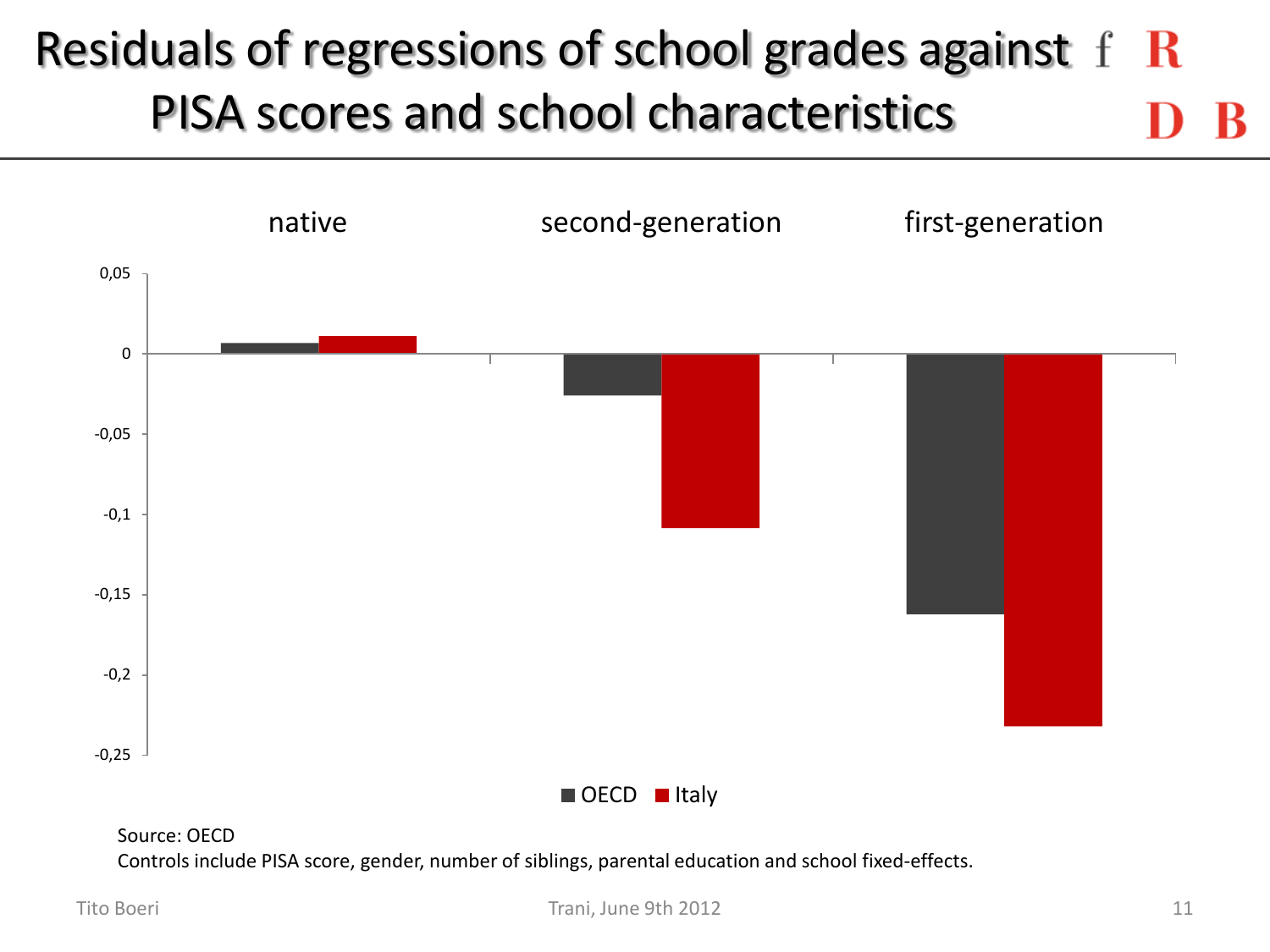### R Marginal effect of being a migrant



Source: OECD Controls include PISA score, gender, number of siblings, parental education and school fixed-effects.

Trani, June 9th 2012 **12** and the Boeri Transaction of the Trani, June 9th 2012 **12** and the US and the US and the US and the US and the US and the US and the US and the US and the US and the US and the US and the US and t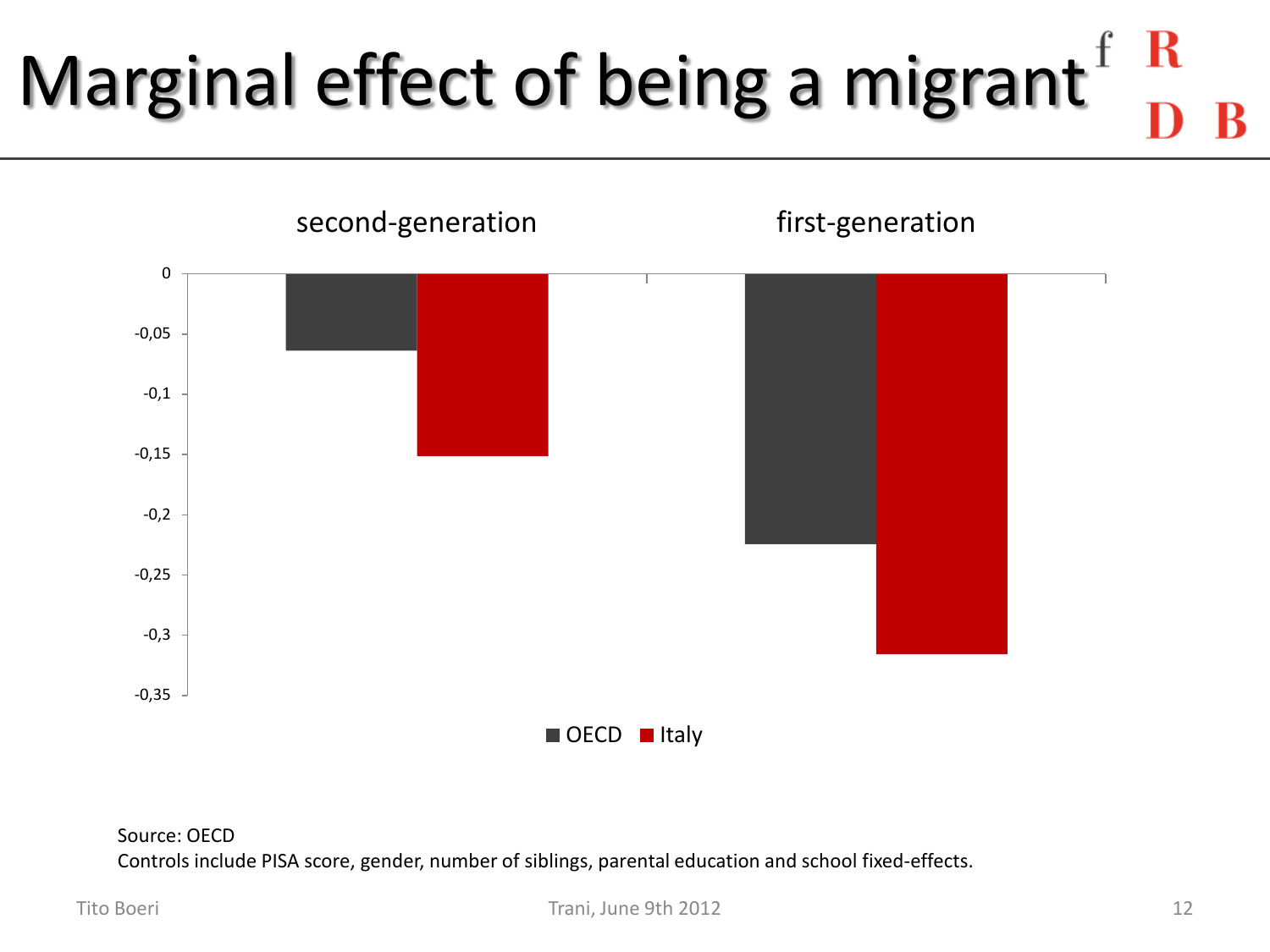#### fRDB Survey in Northern Italy: -R what's new

- Survey carried on by fRDB in 8 cities (1037) interviews) in Northern Italy with high density of migrants. October to November 2009.
- Innovative Sampling Method sampling blocks: covers all immigrants, regular and irregular. First survey representing illegal migrants ever carried on in Italy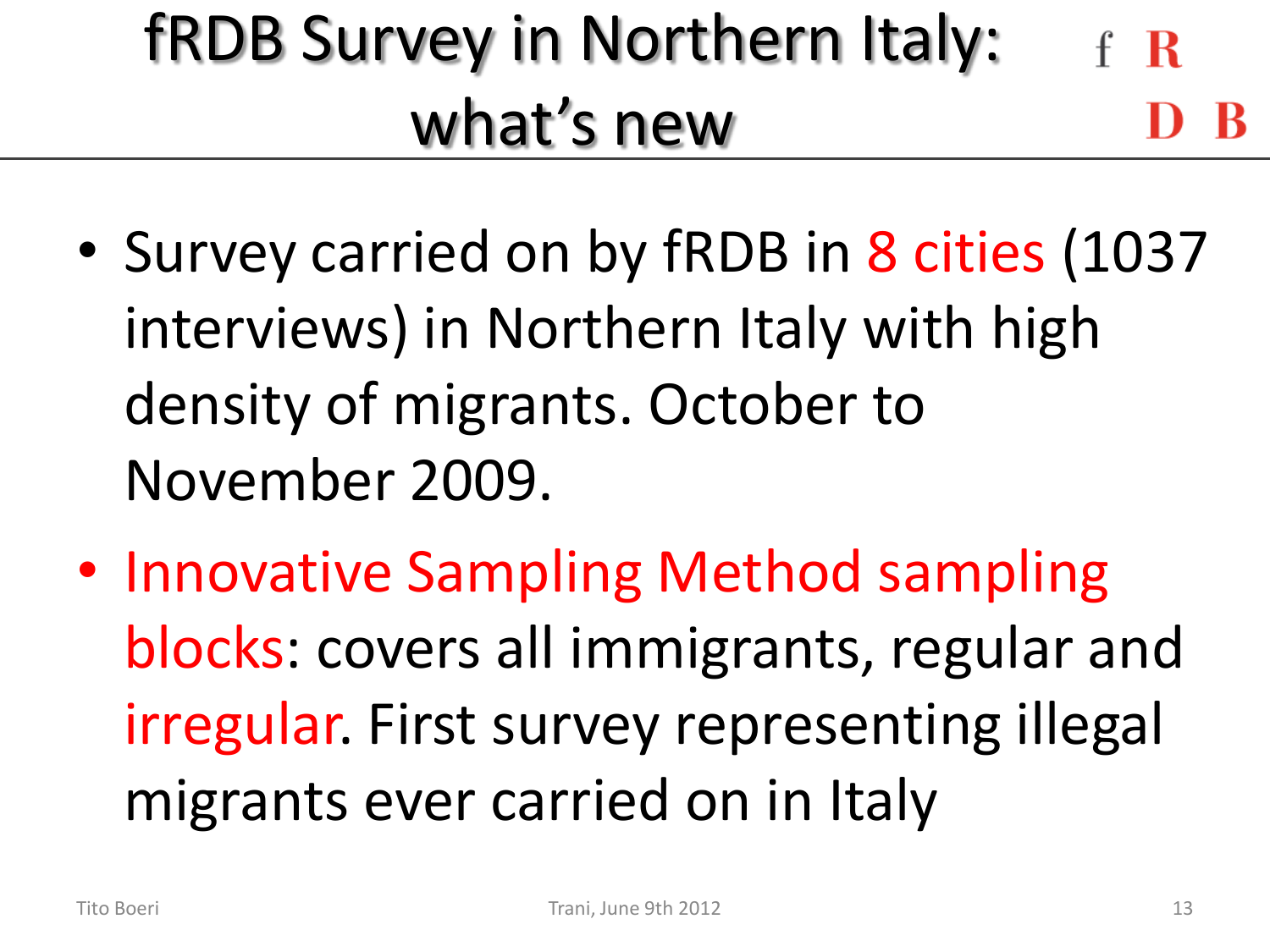#### -R Legal vs Illegal status of migrants

#### **Unconditional means**



#### Source: EBRD

Note: Illegal migrants report not to have a working permit, or do not have access to health services. Controls include gender, age, working experience and education.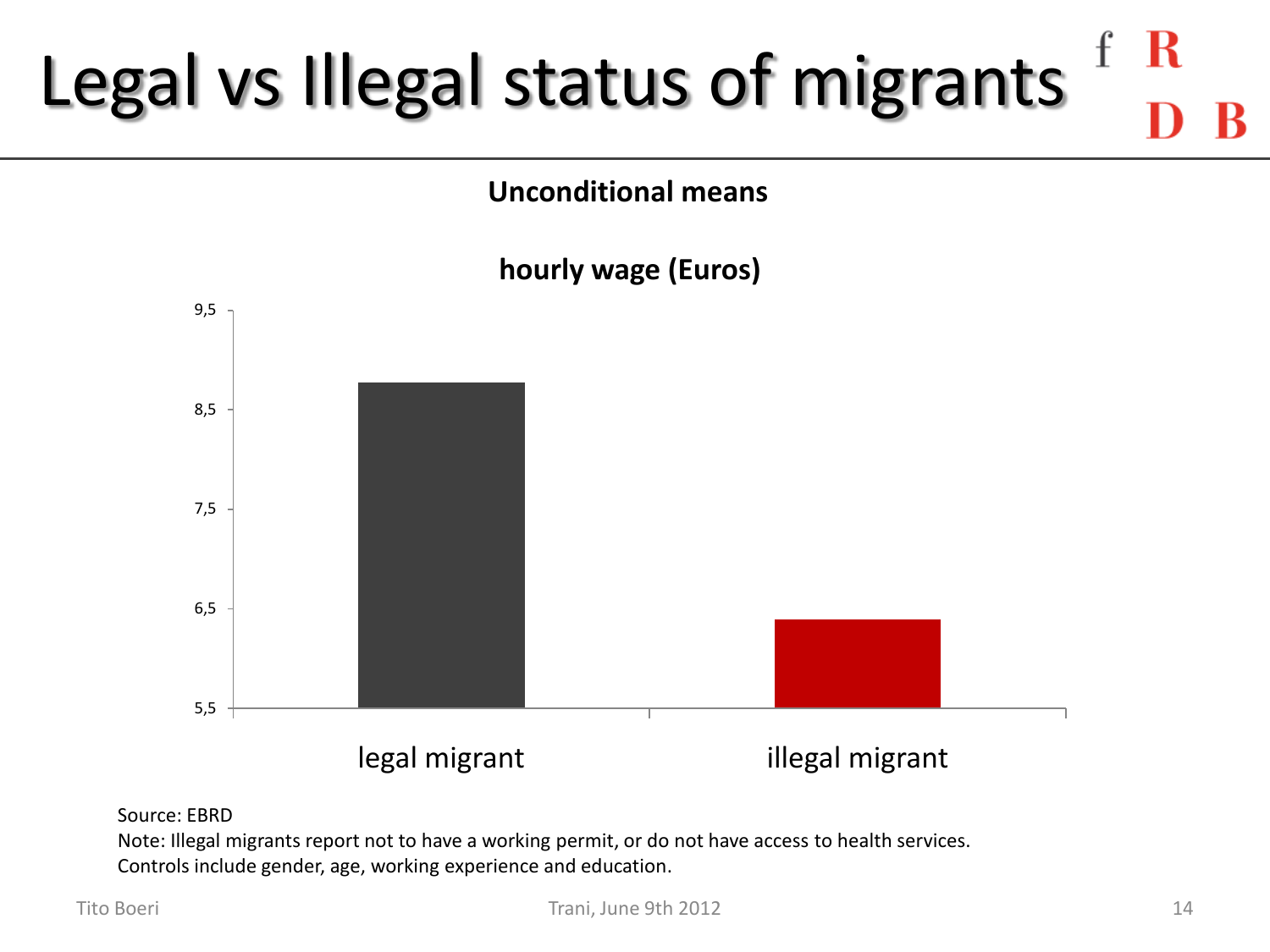### Residuals (at comparable characteristics)



Source: EBRD

Note: Illegal migrants report not to have a working permit, or do not have access to health services. Controls include gender, age, working experience and education.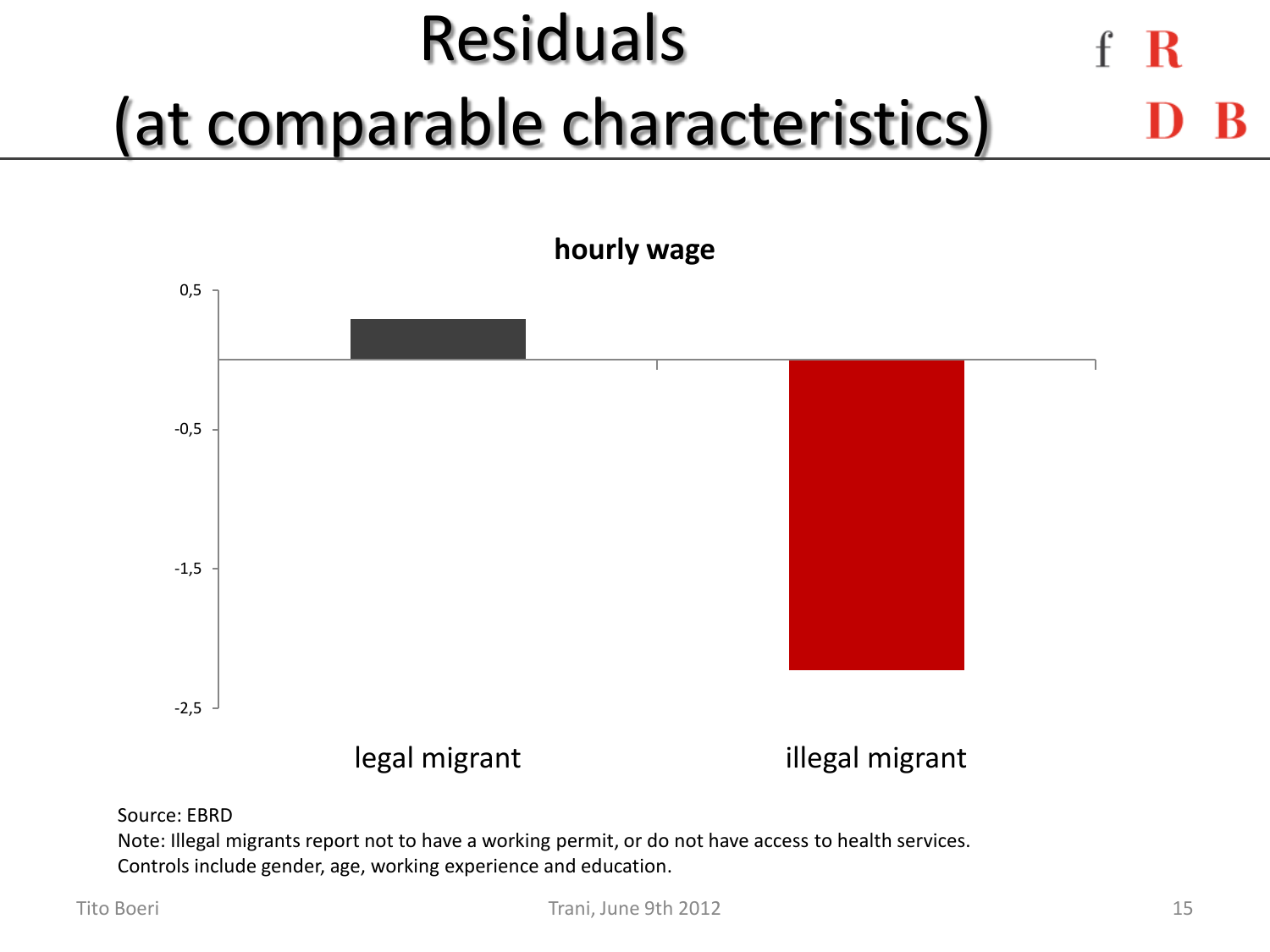## Plan of the day

### Morning

- Presentation and discussion of the 1<sup>st</sup> report
- Remarks by Elsa Fornero, Minister of Labor and Equal Opportunity

#### Afternoon

- Presentation and discussion of the 2<sup>nd</sup> report
- Panel on "What we learned and lessons for policy" …. and finally